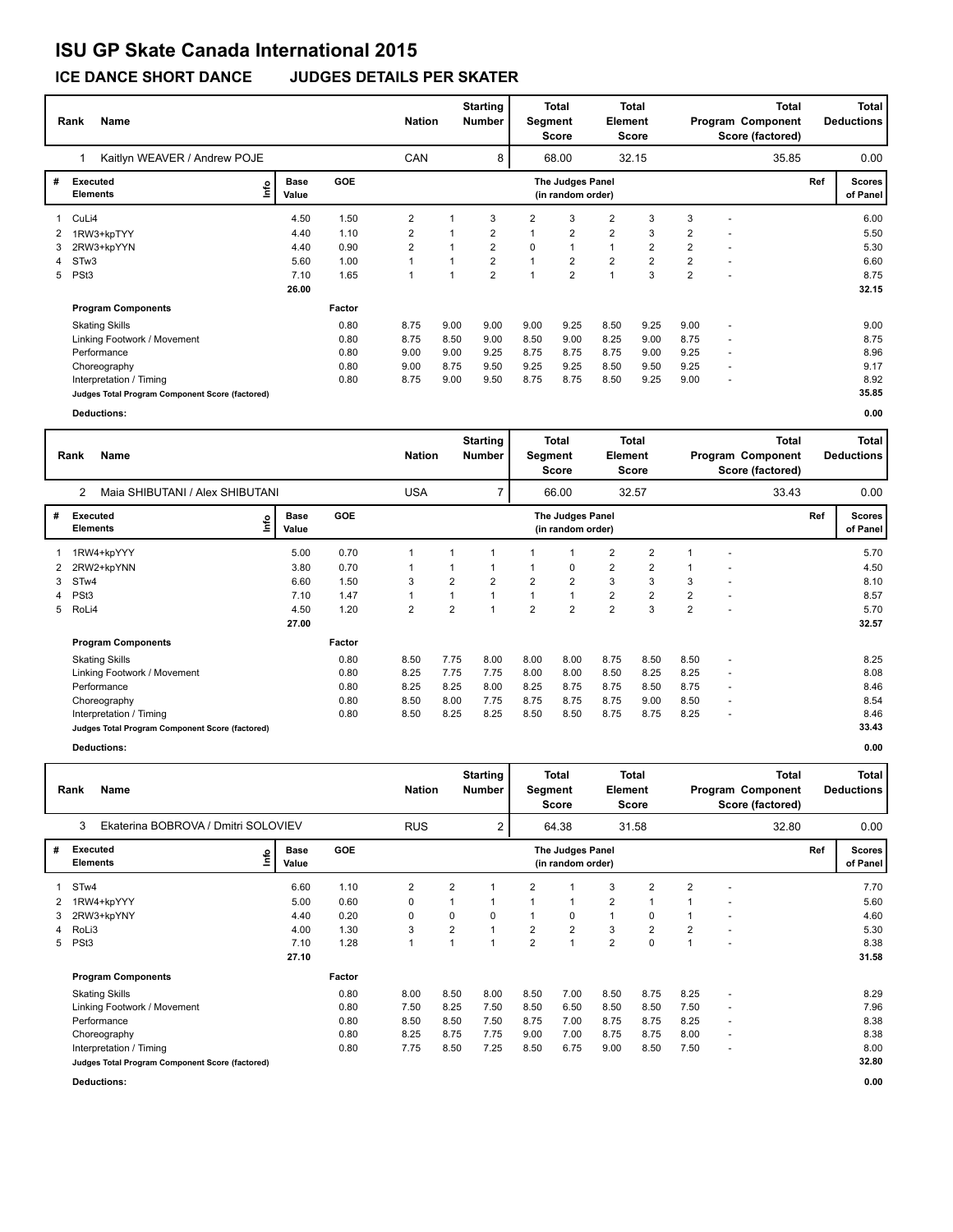# **ISU GP Skate Canada International 2015**

**ICE DANCE SHORT DANCE JUDGES DETAILS PER SKATER**

|   | <b>Name</b><br>Rank                             |    |                      |            |            | <b>Nation</b>  | <b>Starting</b><br><b>Number</b> |                | <b>Total</b><br><b>Total</b><br>Element<br>Segment<br>Score<br>Score |                |       |                | Program Component<br>Score (factored) | Total<br><b>Deductions</b> |     |                           |
|---|-------------------------------------------------|----|----------------------|------------|------------|----------------|----------------------------------|----------------|----------------------------------------------------------------------|----------------|-------|----------------|---------------------------------------|----------------------------|-----|---------------------------|
|   | Charlene GUIGNARD / Marco FABBRI<br>4           |    |                      |            | <b>ITA</b> |                | 6                                |                | 61.29                                                                |                | 30.40 |                |                                       | 30.89                      |     | 0.00                      |
| # | Executed<br><b>Elements</b>                     | ١m | <b>Base</b><br>Value | <b>GOE</b> |            |                |                                  |                | The Judges Panel<br>(in random order)                                |                |       |                |                                       |                            | Ref | <b>Scores</b><br>of Panel |
|   | STw4                                            |    | 6.60                 | 0.90       |            | $\overline{2}$ |                                  | 2              |                                                                      |                | 2     | $\overline{2}$ | $\overline{\phantom{a}}$              |                            |     | 7.50                      |
|   | 2 CuLi4                                         |    | 4.50                 | 1.00       | 3          |                |                                  | $\overline{2}$ | $\overline{2}$                                                       | $\overline{2}$ |       | $\overline{2}$ |                                       |                            |     | 5.50                      |
|   | 1RW2+kpTYN                                      |    | 3.80                 | 0.60       |            |                | $\mathbf{1}$                     |                | $\overline{1}$                                                       | $\overline{1}$ |       | 1              | ٠                                     |                            |     | 4.40                      |
| 4 | 2RW3+kpYYN                                      |    | 4.40                 | 0.40       |            | 0              | $\Omega$                         |                | 0                                                                    |                |       |                | ٠                                     |                            |     | 4.80                      |
|   | 5 PSt3                                          |    | 7.10                 | 1.10       | 2          |                | $\overline{ }$                   |                | $\mathbf 0$                                                          |                |       |                | ٠                                     |                            |     | 8.20                      |
|   |                                                 |    | 26.40                |            |            |                |                                  |                |                                                                      |                |       |                |                                       |                            |     | 30.40                     |
|   | <b>Program Components</b>                       |    |                      | Factor     |            |                |                                  |                |                                                                      |                |       |                |                                       |                            |     |                           |
|   | <b>Skating Skills</b>                           |    |                      | 0.80       | 7.50       | 8.00           | 7.25                             | 7.75           | 7.50                                                                 | 7.50           | 7.75  | 8.00           | $\ddot{\phantom{1}}$                  |                            |     | 7.67                      |
|   | Linking Footwork / Movement                     |    |                      | 0.80       | 7.50       | 8.00           | 6.75                             | 7.75           | 6.75                                                                 | 7.50           | 7.75  | 7.75           | $\overline{\phantom{a}}$              |                            |     | 7.50                      |
|   | Performance                                     |    |                      | 0.80       | 7.75       | 8.25           | 7.25                             | 7.75           | 7.50                                                                 | 7.75           | 8.00  | 8.00           | $\overline{\phantom{a}}$              |                            |     | 7.79                      |
|   | Choreography                                    |    |                      | 0.80       | 7.25       | 8.50           | 7.50                             | 8.25           | 7.25                                                                 | 8.00           | 8.00  | 8.00           | $\overline{\phantom{a}}$              |                            |     | 7.83                      |
|   | Interpretation / Timing                         |    |                      | 0.80       | 7.75       | 8.50           | 7.50                             | 8.00           | 6.50                                                                 | 7.75           | 8.00  | 8.00           | $\overline{\phantom{a}}$              |                            |     | 7.83                      |
|   | Judges Total Program Component Score (factored) |    |                      |            |            |                |                                  |                |                                                                      |                |       |                |                                       |                            |     | 30.89                     |
|   | <b>Deductions:</b>                              |    |                      |            |            |                |                                  |                |                                                                      |                |       |                |                                       |                            |     | 0.00                      |

|   | <b>Name</b><br>Rank                             |                      |            | <b>Nation</b> |          | <b>Starting</b><br><b>Number</b> | Segment | <b>Total</b><br><b>Score</b>          | Element | Total<br><b>Score</b> |          |                          | Total<br>Program Component<br>Score (factored) | Total<br><b>Deductions</b> |                           |
|---|-------------------------------------------------|----------------------|------------|---------------|----------|----------------------------------|---------|---------------------------------------|---------|-----------------------|----------|--------------------------|------------------------------------------------|----------------------------|---------------------------|
|   | 5<br>Alexandra PAUL / Mitchell ISLAM            |                      |            | CAN           |          | 5                                |         | 57.55                                 |         | 28.03                 |          |                          | 29.52                                          |                            | 0.00                      |
| # | Executed<br>lnfo<br><b>Elements</b>             | <b>Base</b><br>Value | <b>GOE</b> |               |          |                                  |         | The Judges Panel<br>(in random order) |         |                       |          |                          |                                                | Ref                        | <b>Scores</b><br>of Panel |
|   | 1 STw3                                          | 5.60                 | 0.20       | 0             | 0        | 0                                | 0       |                                       |         |                       | 0        |                          |                                                |                            | 5.80                      |
| 2 | 1RW3+kpTYY                                      | 4.40                 | 0.40       | 0             |          | 1                                |         | 0                                     | 1       |                       | 0        |                          |                                                |                            | 4.80                      |
| 3 | 2RW4+kpYYY                                      | 5.00                 | 0.10       | $\mathbf 0$   | 0        | 0                                | 0       | $\mathbf 0$                           |         |                       | 0        |                          |                                                |                            | 5.10                      |
|   | 4 PSt3                                          | 7.10                 | 0.73       |               |          | 1                                | 0       | 0                                     | 1       |                       | 0        |                          |                                                |                            | 7.83                      |
|   | 5 RoLi3                                         | 4.00                 | 0.50       |               | $\Omega$ | $\overline{2}$                   |         |                                       | 1       |                       | $\Omega$ |                          |                                                |                            | 4.50                      |
|   |                                                 | 26.10                |            |               |          |                                  |         |                                       |         |                       |          |                          |                                                |                            | 28.03                     |
|   | <b>Program Components</b>                       |                      | Factor     |               |          |                                  |         |                                       |         |                       |          |                          |                                                |                            |                           |
|   | <b>Skating Skills</b>                           |                      | 0.80       | 7.25          | 7.50     | 7.50                             | 7.25    | 7.00                                  | 7.50    | 7.50                  | 7.25     |                          |                                                |                            | 7.38                      |
|   | Linking Footwork / Movement                     |                      | 0.80       | 7.00          | 6.75     | 7.50                             | 7.00    | 6.75                                  | 7.50    | 7.25                  | 7.25     | $\overline{\phantom{a}}$ |                                                |                            | 7.13                      |
|   | Performance                                     |                      | 0.80       | 7.50          | 7.50     | 7.75                             | 7.50    | 7.25                                  | 7.75    | 7.25                  | 7.50     |                          |                                                |                            | 7.50                      |
|   | Choreography                                    |                      | 0.80       | 7.50          | 7.25     | 8.25                             | 7.75    | 7.25                                  | 8.00    | 7.50                  | 7.50     |                          |                                                |                            | 7.58                      |
|   | Interpretation / Timing                         |                      | 0.80       | 7.25          | 7.50     | 7.75                             | 7.25    | 7.00                                  | 7.75    | 7.25                  | 7.00     |                          |                                                |                            | 7.33                      |
|   | Judges Total Program Component Score (factored) |                      |            |               |          |                                  |         |                                       |         |                       |          |                          |                                                |                            | 29.52                     |
|   |                                                 |                      |            |               |          |                                  |         |                                       |         |                       |          |                          |                                                |                            |                           |

**Deductions: 0.00**

|    | Name<br>Rank                                    | <b>Nation</b>        |            | <b>Starting</b><br><b>Number</b> | Total<br>Total<br>Element<br>Segment<br><b>Score</b><br><b>Score</b> |      |                |                                       |                | Program Component<br>Score (factored) | Total<br><b>Deductions</b> |                          |       |     |                           |
|----|-------------------------------------------------|----------------------|------------|----------------------------------|----------------------------------------------------------------------|------|----------------|---------------------------------------|----------------|---------------------------------------|----------------------------|--------------------------|-------|-----|---------------------------|
|    | Ksenia MONKO / Kirill KHALIAVIN<br>6            |                      |            | <b>RUS</b>                       |                                                                      | 4    |                | 57.44                                 |                | 26.97                                 |                            |                          | 30.47 |     | 0.00                      |
| #  | <b>Executed</b><br>e<br><b>Elements</b>         | <b>Base</b><br>Value | <b>GOE</b> |                                  |                                                                      |      |                | The Judges Panel<br>(in random order) |                |                                       |                            |                          |       | Ref | <b>Scores</b><br>of Panel |
|    | SILi4                                           | 4.50                 | 1.10       | $\overline{2}$                   | $\overline{2}$                                                       |      | $\overline{2}$ | $\overline{2}$                        |                | $\overline{2}$                        | $\overline{2}$             |                          |       |     | 5.60                      |
| 2  | PS <sub>t2</sub>                                | 5.60                 | 0.55       |                                  |                                                                      | 0    |                | 0                                     | 0              | 0                                     | $\overline{2}$             |                          |       |     | 6.15                      |
| 3  | STw4                                            | 6.60                 | 1.10       | $\overline{2}$                   | $\overline{2}$                                                       |      | $\overline{2}$ | $\overline{2}$                        | $\overline{2}$ | $\overline{2}$                        | 1                          |                          |       |     | 7.70                      |
| 4  | 1RW1+kpTNN                                      | 3.20                 | 0.22       | 1                                |                                                                      | 0    | 1              | $-1$                                  | 0              | $-1$                                  | 1                          |                          |       |     | 3.42                      |
| 5. | 2RW2+kpTYN                                      | 3.80                 | 0.30       |                                  |                                                                      | 0    | 0              | 1                                     | 0              | $\Omega$                              |                            |                          |       |     | 4.10                      |
|    |                                                 | 23.70                |            |                                  |                                                                      |      |                |                                       |                |                                       |                            |                          |       |     | 26.97                     |
|    | <b>Program Components</b>                       |                      | Factor     |                                  |                                                                      |      |                |                                       |                |                                       |                            |                          |       |     |                           |
|    | <b>Skating Skills</b>                           |                      | 0.80       | 7.75                             | 7.75                                                                 | 7.00 | 8.00           | 8.50                                  | 7.50           | 7.75                                  | 7.50                       | $\sim$                   |       |     | 7.71                      |
|    | Linking Footwork / Movement                     |                      | 0.80       | 7.75                             | 7.75                                                                 | 6.50 | 7.50           | 8.00                                  | 7.25           | 6.75                                  | 7.25                       | $\sim$                   |       |     | 7.38                      |
|    | Performance                                     |                      | 0.80       | 8.25                             | 8.00                                                                 | 6.75 | 8.00           | 8.25                                  | 7.25           | 7.00                                  | 7.50                       | $\overline{\phantom{a}}$ |       |     | 7.67                      |
|    | Choreography                                    |                      | 0.80       | 8.25                             | 8.25                                                                 | 6.75 | 7.75           | 8.25                                  | 7.50           | 7.50                                  | 7.50                       | $\overline{\phantom{a}}$ |       |     | 7.79                      |
|    | Interpretation / Timing                         |                      | 0.80       | 8.00                             | 8.00                                                                 | 6.75 | 7.75           | 8.00                                  | 7.00           | 7.25                                  | 7.25                       | $\overline{\phantom{a}}$ |       |     | 7.54                      |
|    | Judges Total Program Component Score (factored) |                      |            |                                  |                                                                      |      |                |                                       |                |                                       |                            |                          |       |     | 30.47                     |
|    | <b>Deductions:</b>                              |                      |            |                                  |                                                                      |      |                |                                       |                |                                       |                            |                          |       |     | 0.00                      |